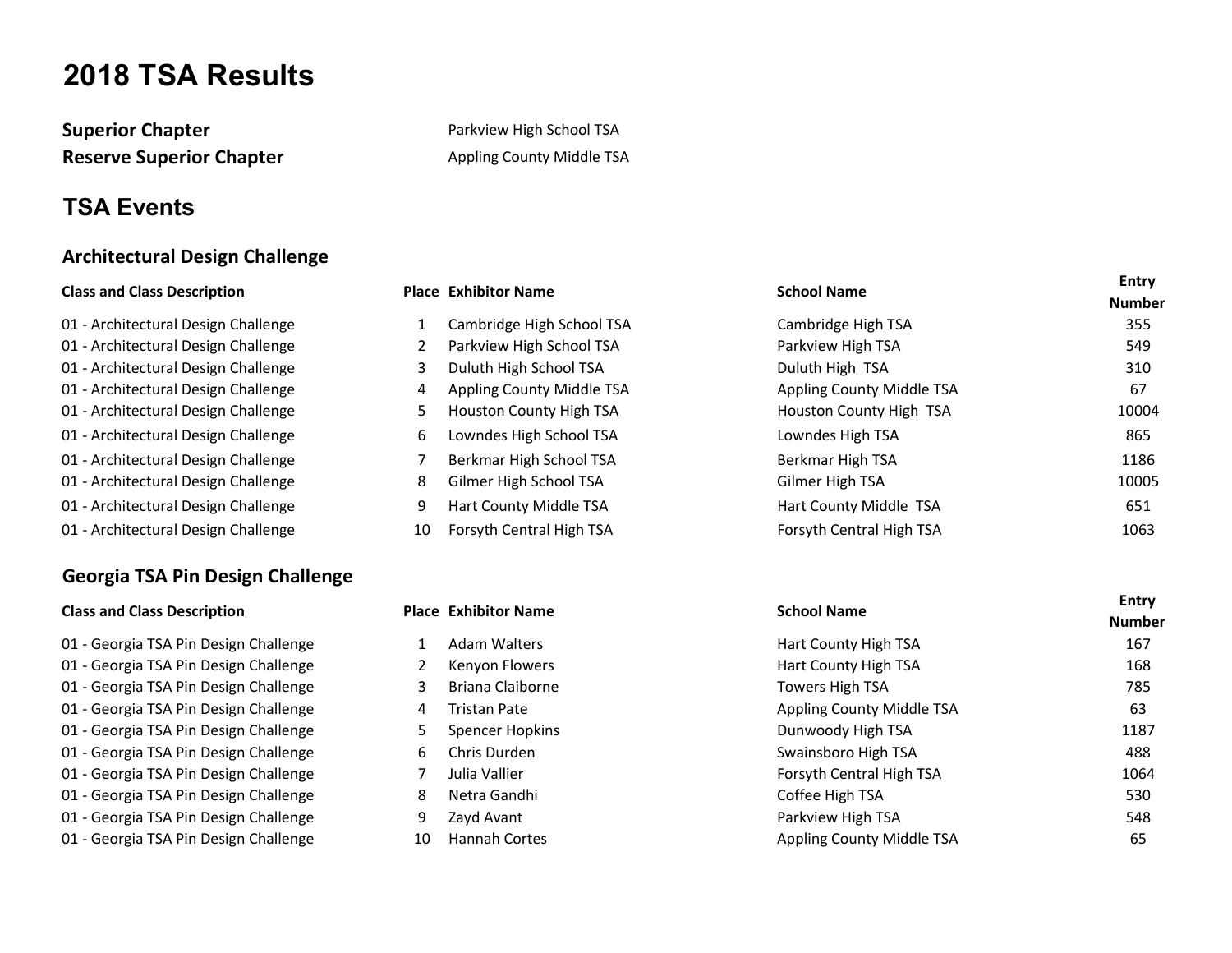### Program Promotion - Membership Recruitment MS

### Program Promotion - Membership Recruitment HS

- 01 Program Promotion High School
- 01 Program Promotion High School
- 01 Program Promotion High School
- 01 Program Promotion High School
- 01 Program Promotion High School
- 01 Program Promotion High School
- 01 Program Promotion High School
- 01 Program Promotion High School
- 01 Program Promotion High School
- 

| <b>Class and Class Description</b>   |   | <b>Place Exhibitor Name</b>            | <b>School Name</b>              | Entry<br><b>Number</b> |
|--------------------------------------|---|----------------------------------------|---------------------------------|------------------------|
| 01 - Program Promotion Middle School |   | Appling TSA                            | Appling County Middle TSA       | 68                     |
| 01 - Program Promotion Middle School |   | Hart County Middle TSA                 | Hart County Middle TSA          | 645                    |
| 01 - Program Promotion Middle School |   | Berrien Middle TSA                     | Berrien Middle TSA              | 10010                  |
| 01 - Program Promotion Middle School | 4 | Franklin County Middle TSA             | Franklin County Middle TSA      | 10011                  |
| 01 - Program Promotion Middle School | 5 | Harris County Carver Middle School TSA | Harris County Carver Middle TSA | 933                    |
| 01 - Program Promotion Middle School | 6 | DeSana TSA                             | DeSana Middle TSA               | 1106                   |
| 01 - Program Promotion Middle School |   | East Coweta Middle School TSA          | East Coweta Middle TSA          | 594                    |
| 01 - Program Promotion Middle School | 8 | JR Trippe Middle TSA                   | J.R. Trippe Middle TSA          | 10049                  |
| 01 - Program Promotion Middle School |   | Peachtree Charter Middle TSA           | Peachtree Charter Middle TSA    | 10013                  |

| <b>Class and Class Description</b> |    | <b>Place Exhibitor Name</b>    | <b>School Name</b>          | Entry         |  |
|------------------------------------|----|--------------------------------|-----------------------------|---------------|--|
|                                    |    |                                |                             | <b>Number</b> |  |
| 01 - Program Promotion High School | 1  | Pickens County High TSA        | Pickens County High TSA     | 10006         |  |
| 01 - Program Promotion High School |    | <b>Houston County High TSA</b> | Houston County High TSA     | 10007         |  |
| 01 - Program Promotion High School | 3  | Ola High School TSA            | Ola High TSA                | 844           |  |
| 01 - Program Promotion High School | 4  | Berkmar HS TSA                 | Berkmar High TSA            | 853           |  |
| 01 - Program Promotion High School |    | Parkview High School TSA       | Parkview High TSA           | 550           |  |
| 01 - Program Promotion High School | 6  | Loganville High School TSA     | Loganville High TSA         | 582           |  |
| 01 - Program Promotion High School |    | Hart County High TSA           | Hart County High TSA        | 10008         |  |
| 01 - Program Promotion High School | 8  | Carver High TSA                | Carver High (Columbus) TSA  | 542           |  |
| 01 - Program Promotion High School | 9  | Woodstock High School TSA      | Woodstock High TSA          | 398           |  |
| 01 - Program Promotion High School | 10 | Creekview TSA                  | Creekview High (Canton) TSA | 1094          |  |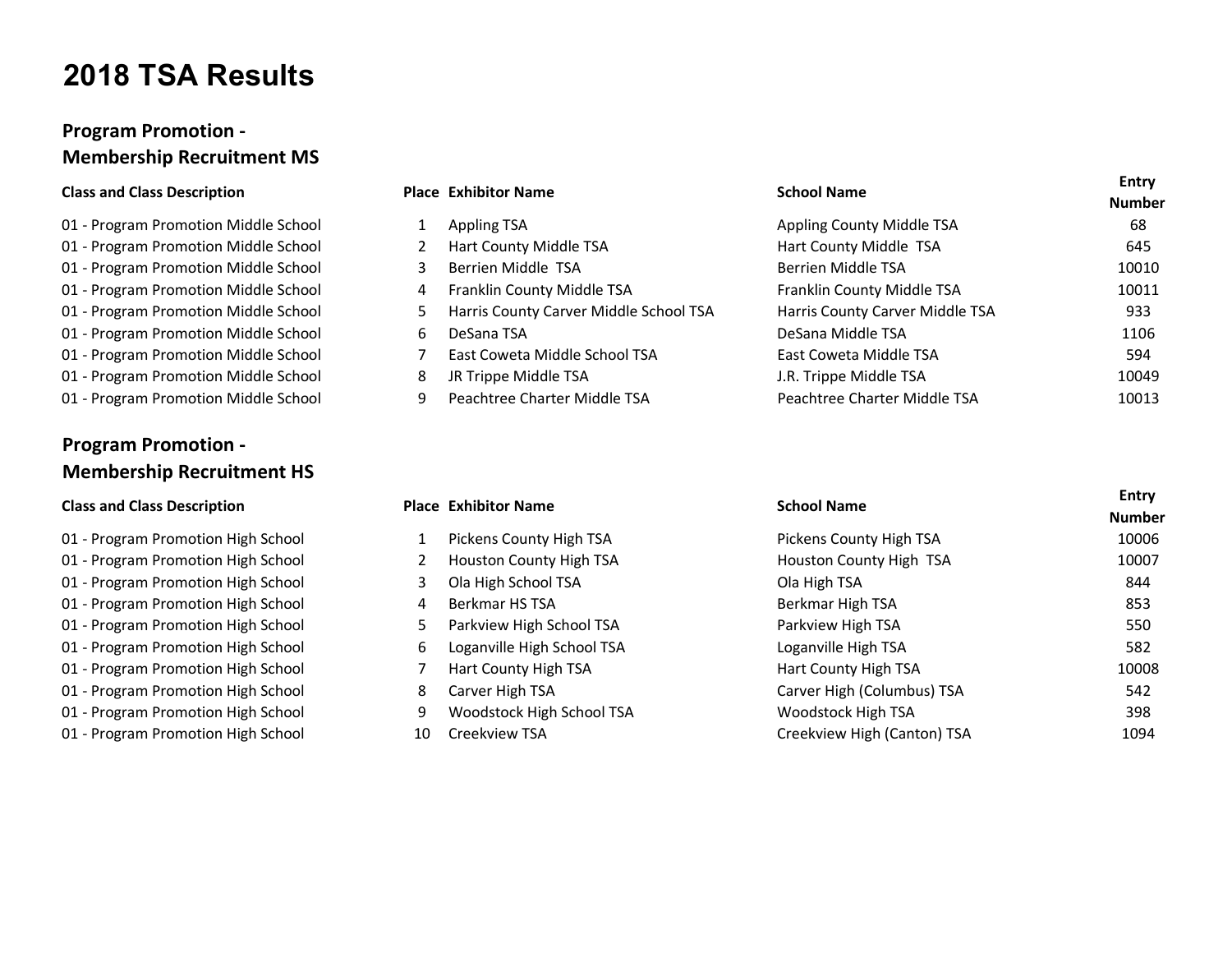### Transportation Modeling

- 01 Transportation Modeling 1 Chance Barron
- 01 Transportation Modeling 2 Eva Greiner
- 01 Transportation Modeling 1986 100 3 Lukas Mason
- 01 Transportation Modeling 4 Bethany Saline Parkview High TSA 545
- 01 Transportation Modeling 5 Dominic Surette Duluth High TSA 314
- 01 Transportation Modeling **6 Katie Johnson**
- 01 Transportation Modeling 7 Hannah Cortes
- 01 Transportation Modeling **8 Kayne Stone**
- 01 Transportation Modeling 1986 Maliyah Thomas
- 01 Transportation Modeling 10 Andrew Pattillo

### Alternative Energy Design

- 01 Alternative Energy Design
- 01 Alternative Energy Design
- 01 Alternative Energy Design
- 01 Alternative Energy Design
- 01 Alternative Energy Design
- 01 Alternative Energy Design
- 01 Alternative Energy Design
- 01 Alternative Energy Design
- 01 Alternative Energy Design
- 01 Alternative Energy Design

### Mechanical Engineering

- 
- 
- 
- 01 Mechanical Engineering 70 1 Mechanical Engineering 7555 100 1 Mechanical Engineering
- 

- 
- 
- 
- 
- 
- 
- 
- 
- 
- 

| Place Exhibitor Name       |  |
|----------------------------|--|
| Parkview High School TSA   |  |
| Loganville High School TSA |  |
| Jasper County High TSA     |  |
| Dutchtown High School TSA  |  |
| <b>Bonaire Middle TSA</b>  |  |
| Houston County High TSA    |  |
| Lowndes High School TSA    |  |
| Pickens County High TSA    |  |
| North Forsyth High TSA     |  |
| Gilmer High TSA            |  |
|                            |  |

- 01 Mechanical Engineering 1 Houston County High TSA
- 01 Mechanical Engineering 2 Parkview High School TSA
- 01 Mechanical Engineering 3 East Coweta High School TSA
	-
- 01 Mechanical Engineering 5 South Forsyth High School TSA

| <b>Place Exhibitor Name</b>  | <b>School Name</b>        | <b>Entry</b><br><b>Number</b> |
|------------------------------|---------------------------|-------------------------------|
| <b>Chance Barron</b>         | Winder-Barrow High TSA    | 383                           |
| Eva Greiner                  | Parkview High TSA         | 546                           |
| Lukas Mason<br>3.            | Denmark High TSA          | 424                           |
| <b>Bethany Saline</b><br>4   | Parkview High TSA         | 545                           |
| Dominic Surette<br>כ         | Duluth High TSA           | 314                           |
| Katie Johnson<br>6.          | Loganville High TSA       | 581                           |
| <b>Hannah Cortes</b>         | Appling County Middle TSA | 66                            |
| 8<br>Kayne Stone             | Irwin County Middle TSA   | 1057                          |
| Maliyah Thomas<br>9          | Hart County Middle TSA    | 653                           |
| <b>Andrew Pattillo</b><br>10 | Hart County Middle TSA    | 644                           |
|                              |                           |                               |

| <b>Class and Class Description</b> |    | <b>Place Exhibitor Name</b>    | <b>School Name</b>        | Entry<br><b>Number</b> |
|------------------------------------|----|--------------------------------|---------------------------|------------------------|
| 01 - Alternative Energy Design     |    | Parkview High School TSA       | Parkview High TSA         | 551                    |
| 01 - Alternative Energy Design     |    | Loganville High School TSA     | Loganville High TSA       | 1134                   |
| 01 - Alternative Energy Design     | 3  | Jasper County High TSA         | Jasper County High TSA    | 1156                   |
| 01 - Alternative Energy Design     | 4  | Dutchtown High School TSA      | Dutchtown High TSA        | 567                    |
| 01 - Alternative Energy Design     | כ  | <b>Bonaire Middle TSA</b>      | <b>Bonaire Middle TSA</b> | 757                    |
| 01 - Alternative Energy Design     | 6. | <b>Houston County High TSA</b> | Houston County High TSA   | 336                    |
| 01 - Alternative Energy Design     |    | Lowndes High School TSA        | Lowndes High TSA          | 861                    |
| 01 - Alternative Energy Design     | 8  | Pickens County High TSA        | Pickens County High TSA   | 640                    |
| 01 - Alternative Energy Design     | 9  | North Forsyth High TSA         | North Forsyth High TSA    | 284                    |
| 01 - Alternative Energy Design     | 10 | Gilmer High TSA                | Gilmer High TSA           | 277                    |
|                                    |    |                                |                           |                        |

| <b>Class and Class Description</b> | <b>Place Exhibitor Name</b>    | <b>School Name</b>        | Entry<br><b>Number</b> |
|------------------------------------|--------------------------------|---------------------------|------------------------|
| 01 - Mechanical Engineering        | <b>Houston County High TSA</b> | Houston County High TSA   | 681                    |
| 01 - Mechanical Engineering        | Parkview High School TSA       | Parkview High TSA         | 552                    |
| 01 - Mechanical Engineering        | East Coweta High School TSA    | East Coweta High TSA      | 684                    |
| 01 - Mechanical Engineering        | <b>Bonaire Middle TSA</b>      | <b>Bonaire Middle TSA</b> | 755                    |
| 01 - Mechanical Engineering        | South Forsyth High School TSA  | South Forsyth High TSA    | 735                    |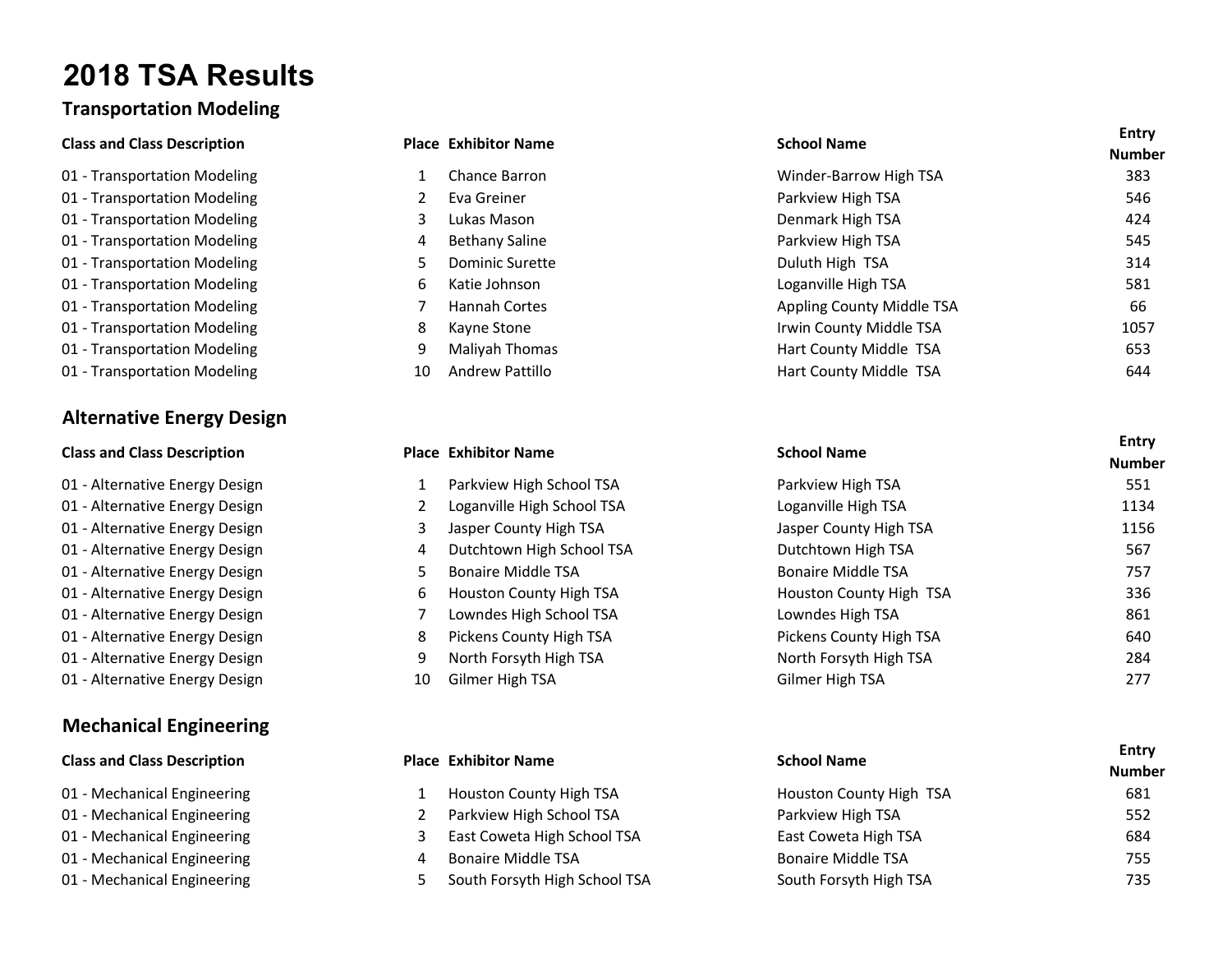- 
- 
- 

### Mousetrap Car Challenge

- 01 Mousetrap Car Challenge 1 1 Harris County Carver Middle School TSA
- 01 Mousetrap Car Challenge 2 Parkview High School TSA
- 01 Mousetrap Car Challenge 3 Americus Sumter County High (South) TSA
- 01 Mousetrap Car Challenge 1986 1987 1988 1989 10 4 Oconee County High School TSA
- 01 Mousetrap Car Challenge 1996 1997 1998 Senaissance Middle School TSA
- 01 Mousetrap Car Challenge 6 Forsyth Central High TSA
- 01 Mousetrap Car Challenge 7 Duluth High School TSA
- 01 Mousetrap Car Challenge **8 Benedicts** 8 Denmark High TSA
- 01 Mousetrap Car Challenge 1986 100 MB 1000 9 Dunwoody High TSA
- 01 Mousetrap Car Challenge 10 Fannin County High School

### Robotics Challenge

| 01 - Mechanical Engineering | Hart County High TSA     | Hart County High TSA     | 446 |
|-----------------------------|--------------------------|--------------------------|-----|
| 01 - Mechanical Engineering | Hart County Middle TSA   | Hart County Middle TSA   | 647 |
| 01 - Mechanical Engineering | Forsyth Central High TSA | Forsyth Central High TSA | 246 |

| <b>Place Exhibitor Name</b>             | <b>School Name</b>                      | Entry<br><b>Number</b> |
|-----------------------------------------|-----------------------------------------|------------------------|
| Harris County Carver Middle School TSA  | Harris County Carver Middle TSA         | 934                    |
| Parkview High School TSA                | Parkview High TSA                       | 553                    |
| Americus Sumter County High (South) TSA | Americus Sumter County High (South) TSA | 54                     |
| Oconee County High School TSA           | Oconee County High TSA                  | 193                    |
| Renaissance Middle School TSA           | Renaissance Middle School TSA           | 1174                   |
| Forsyth Central High TSA                | Forsyth Central High TSA                | 247                    |
| Duluth High School TSA                  | Duluth High TSA                         | 311                    |
| Denmark High TSA                        | Denmark High TSA                        | 426                    |
| Dunwoody High TSA                       | Dunwoody High TSA                       | 1190                   |
| Fannin County High School               | Fannin County High TSA                  | 659                    |
|                                         |                                         |                        |

| <b>School Name</b>              | <b>Entry</b><br><b>Number</b> |
|---------------------------------|-------------------------------|
| Cook High TSA                   | 879                           |
| Lowndes High TSA                | 863                           |
| Chamblee Charter High TSA       | 1249                          |
| River Ridge High TSA            | 199                           |
| Dunwoody High TSA               | 1191                          |
| Pickens County High TSA         | 642                           |
| Apalachee High TSA              | 937                           |
| Irwin County High TSA           | 529                           |
| Peach County High TSA           | 1075                          |
| Ware County High TSA            | 1195                          |
| Harris County Carver Middle TSA | 935                           |
| Irwin County Middle TSA         | 1056                          |
| DeSana Middle TSA               | 1109                          |
| Coleman Middle School TSA       | 1100                          |
| Lithonia Middle TSA             | 1217                          |
|                                 |                               |